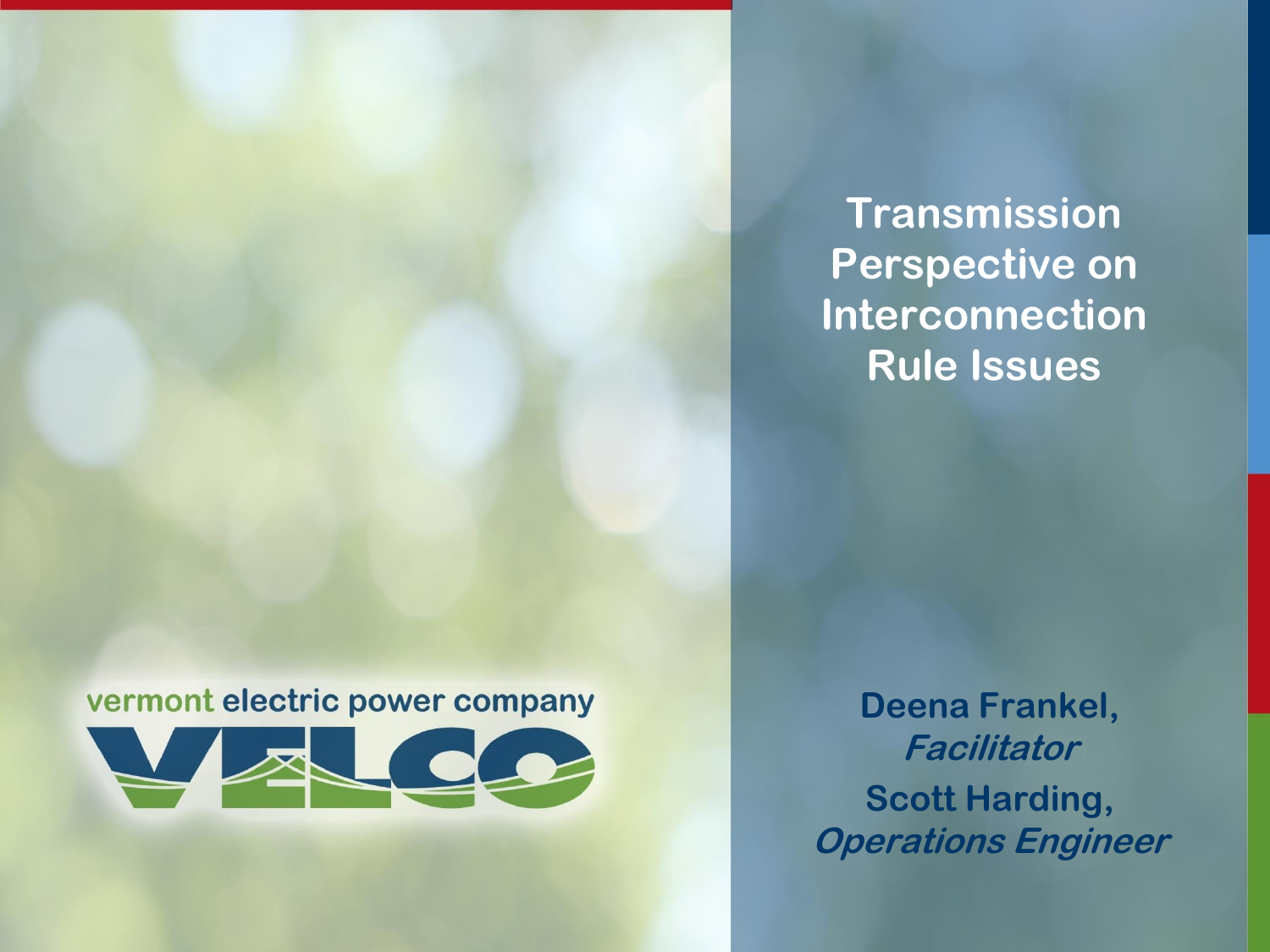# **Topics**

- Visibility and control from a transmission perspective
- Why "real-time" data matters
- VELCO's challenges posed by lack of visibility
- GMP's challenges posed by lack of visibility
- Data options: what is "good enough"
	- Potential role of Vermont Weather Analytics Center

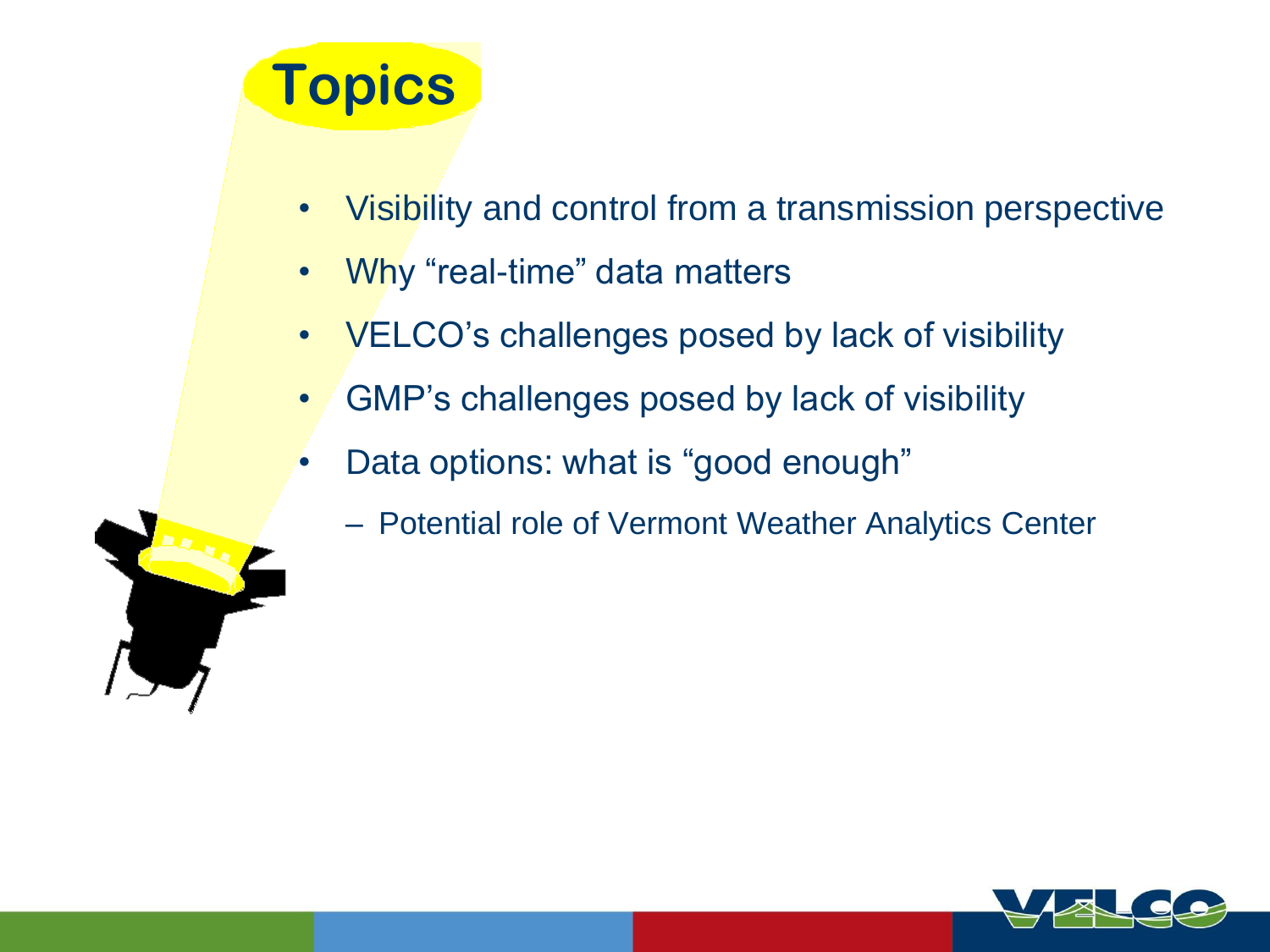### **"Visibility" from VELCO's perspective means knowing what is installed and how it is operating**

#### Guiding principles: what VELCO seeks to achieve

- 1. Maintain reliable grid operation and compliance with FERC, NERC, NPCC standards
- 2. Maximize integration of renewables
- 3. Assure renewables are fully "counted" in regional planning and operations
- 1 What do we need for reliable operations?
	- Knowledge of what is installed and operating on the system and where
	- Real-time data on resource output for larger resources and AMI level data below some threshold
- 2 What do we need for integration?
	- Same as above plus effective screening in pre-application & permitting regarding the ability of the interconnecting system to handle additional generation
- 3 What do we need for maximum value to VT?
	- Reliable historical, operational and policy data. Without good data demonstrating the installation, availability and reliability of DER, ISO and VELCO Operations will tend to make conservative assumptions that discount its value since small-scale DER is not visible to ISO nor VELCO
	- **Conservative assumptions equate to increased cost**

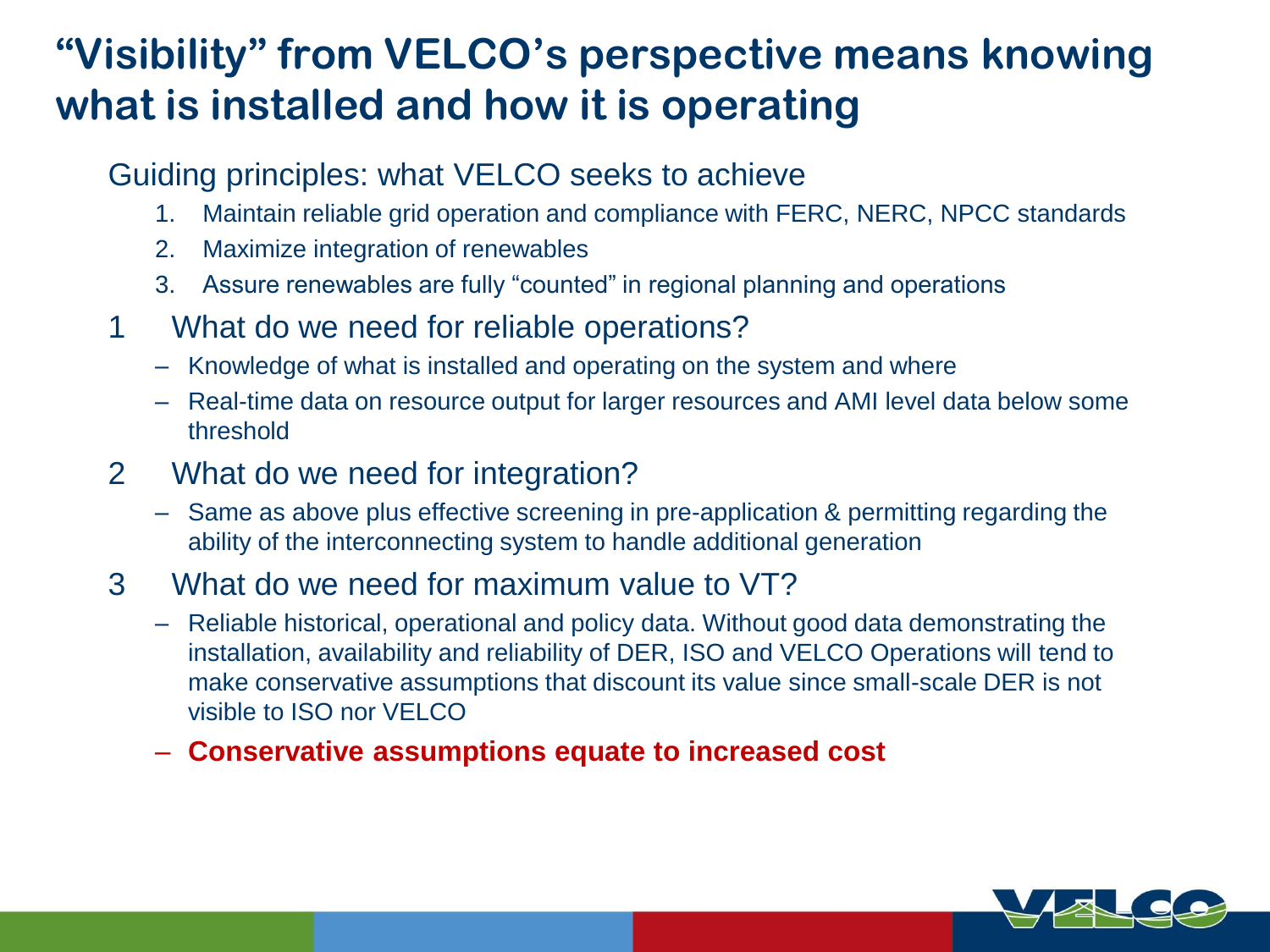## **"Control" from VELCO's perspective**

- Control issues—ability to curtail or limit DER for protection, safety, system operations, maintenance, emergencies—are primarily DU matters as the resources in question are interconnected at the distribution level
- VELCO would not expect to control/curtail resources that are not visible to ISO-NE, however, large amounts of small-scale DER may lead to curtailment of larger resources where a region has reached the limits of ability to integrate additional generation, e.g., NEK
	- Public policy question regarding who should bear the cost of infrastructure upgrades needed to meet goals for renewables

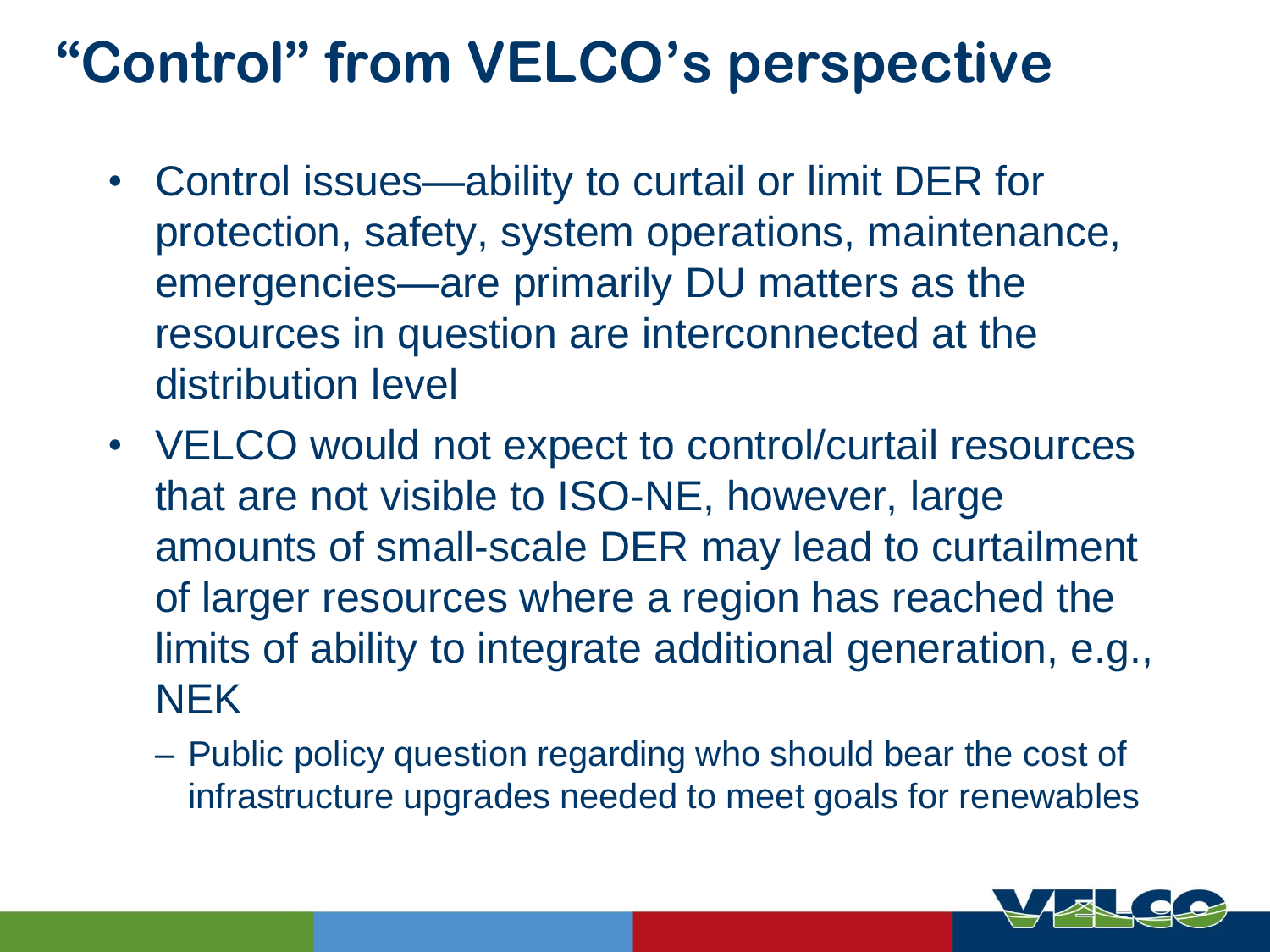### **Why does "real-time" data matter?**



Source: CallSO

**Vermont Monthly (April-September) Peak Times** 24  $20$ 16 à  $12$ **Annual Summer** neaks 주<br>이 이 시<br>아이 이 시<br>시<br>비 April<br>May 2<br>June 1 mber<br>April 2<br>May 2<br>Link 2<br>Link 2<br>April 2<br>May 2<br>May 2<br>Link 2 April 1992<br>January 2006<br>Harry 2006<br>April 1994<br>April 1994<br>April 1994<br>April 1994<br>April 1994 eust<br>April<br>Anglisher<br>Albert Start<br>Anglisher<br>Anglisher Septembe ğ August Date

**VT's peak, on average, is moving later in the day as solar penetration increases** 



28 thousand megawatts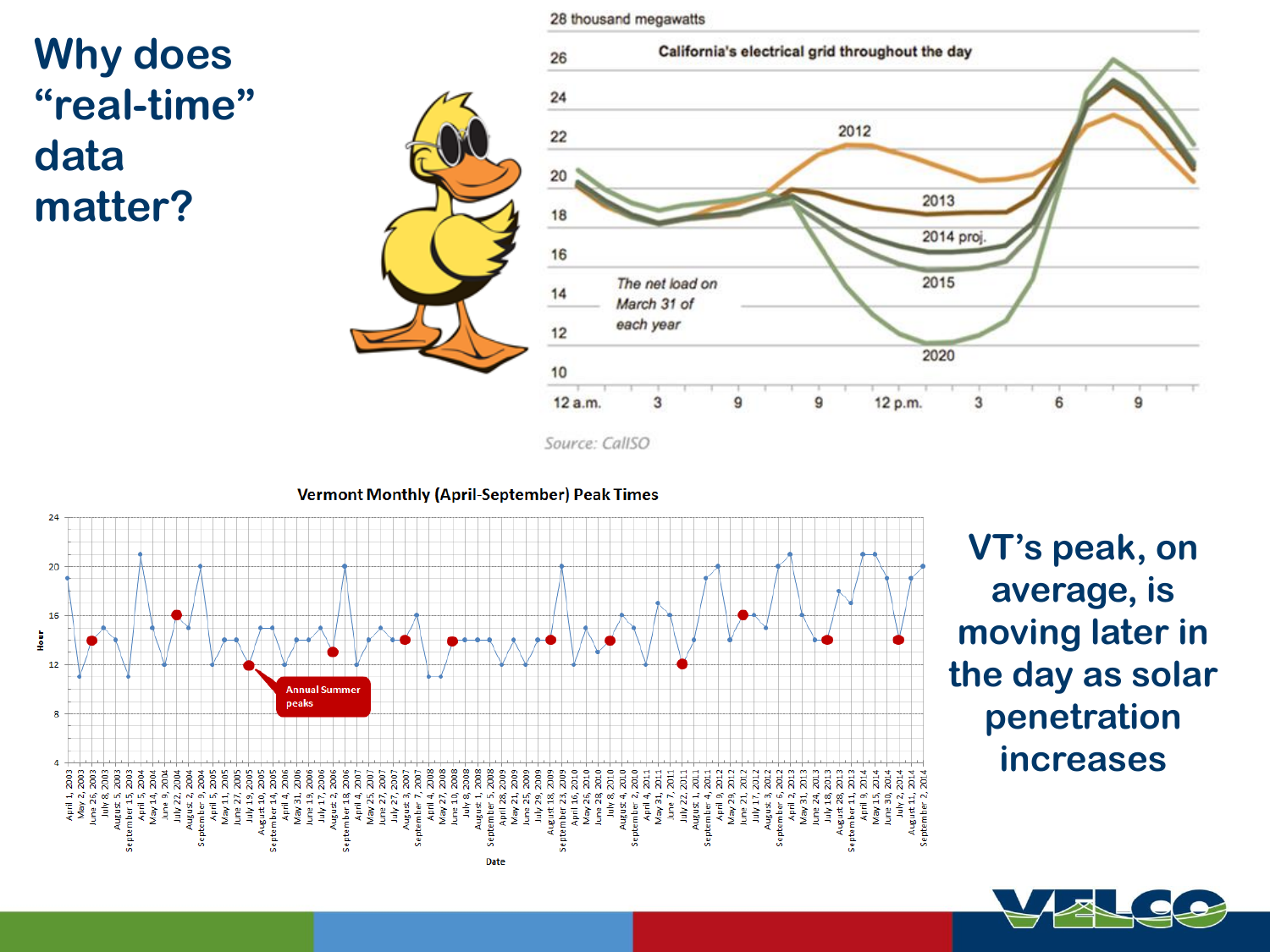### **How VELCO's challenges differ from DUs**

- **All** stakeholders share some shared challenges
	- Lack of a readily accessible database of resource (technology, nameplate), status (permitted, installed, operating), and performance
	- Electronic filing system is designed for a different purpose
- VELCO specific
	- DUs have access to resource-specific data through their interconnection relationship that VELCO lacks and needs
	- VELCO needs a flow of data about DER output to our Energy Management System, aggregated at interface between distribution and subtransmission
	- Some meter data restricted by utility policy, e.g., BED
		- May become a barrier for VT Weather Analytics Center if granular forecasting substitutes for real-time data of smaller resources
	- VERY significant challenges with lack of reliable meter data transmission for SPEED and some QF

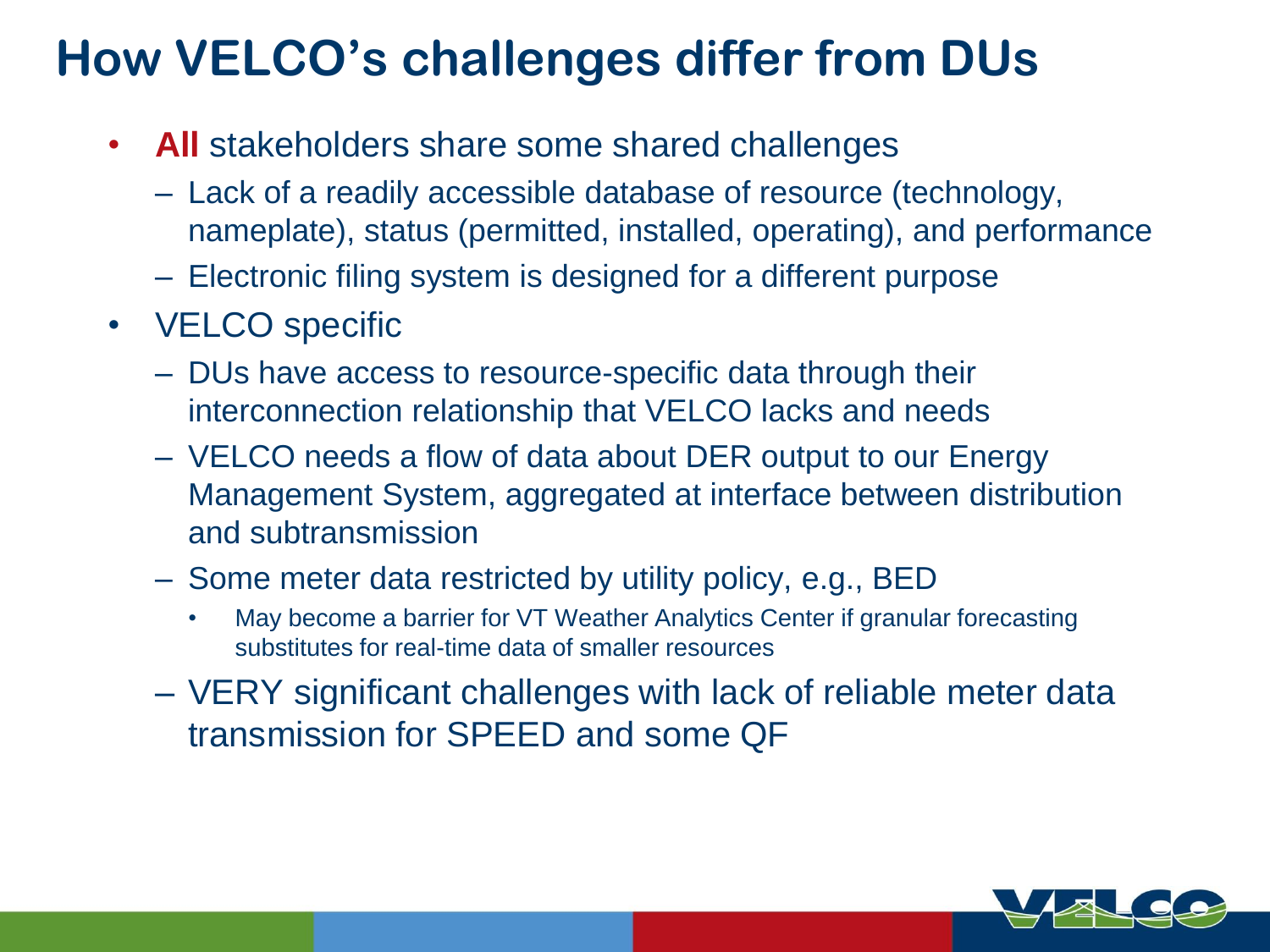### **DU perspective: Importance of DG visibility for adequate system operation**



- Distribution system must be designed to handle bi-directional peak load
	- DG can mask the actual amount of retail customer load as seen by GMP\*. The "real" peak power flow that could occur with sudden loss of DG or sudden loss of load (for high DG) could exceed system capabilities.
- System operators must be prepared for all possible combinations for DG production and load situations
	- Requires real time exchange of information (MW, MVAR, voltage) given load profiles can vary drastically
	- Advanced monitoring and control (voltage profiles and reactive power)
	- More difficulty managing load transfers between circuits
	- Power actually flows up onto the higher voltage system
		- More limitations on sectionalizing subtransmission without added investment (load break capability on airbreaks) which directly impacts reliability
	- Necessary for efficient scheduling of dispatchable resources (i.e.hydro)
- Troubleshooting system problems
	- Voltage variations/thermal limitations
	- Distribution System Protection (trips on load/miscoordination)
	- \* Example: 3 MW of actual customer load would only appear to GMP as 2 MW of (net) load if there was 1 MW of DG in operation.

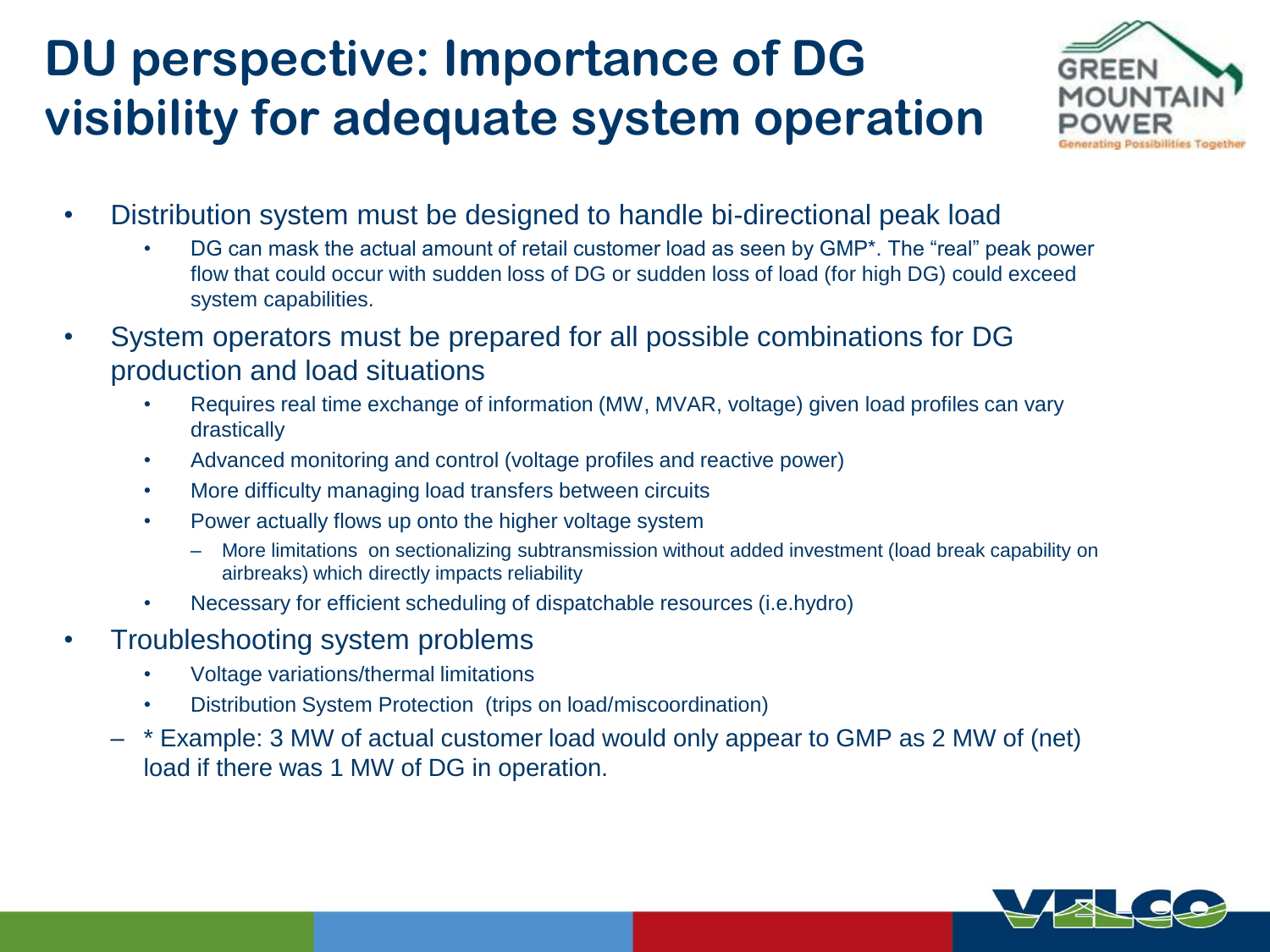## **Data: What is "good enough"**

- **Ideal**: real-time data
- **Reality**: real-time=real \$\$
- Alternative:
	- Real-time SCADA data above X kW?
	- AMI data coupled with best available forecasting tools for projecting resources below X kW
		- Vermont invested in AMI in part b/c it promises this kind of application. Let's use it.
	- Should this proceeding set a uniform, statewide X?